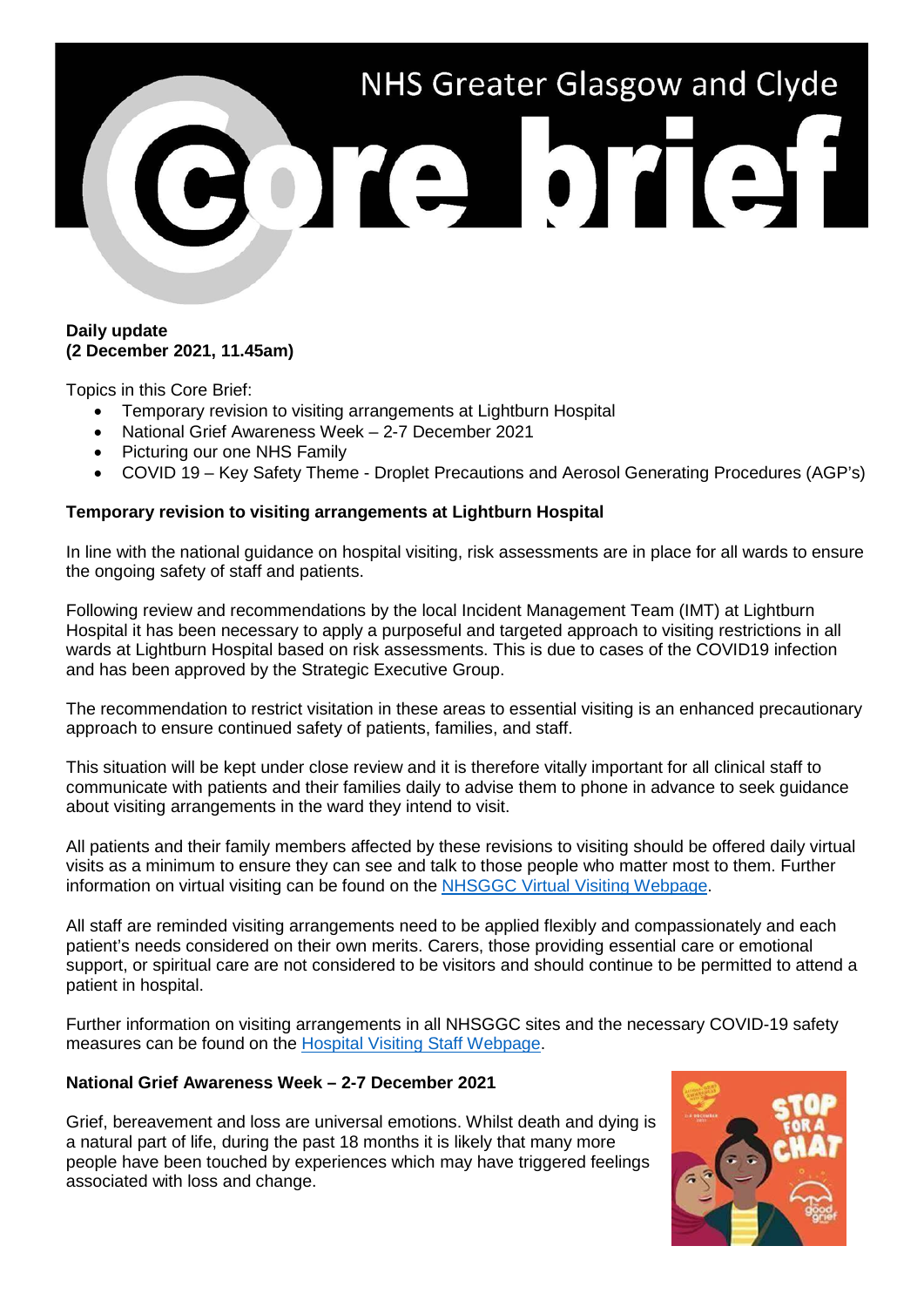National Grief Awareness Week, promoted by The Good Grief Trust, intends to highlight the impact that grief can have on our lives and promote a culture where people feel able to talk openly about their feelings and support each other. The theme this year is "Spread Some Warmth", encouraging people to reach out to one another. Maybe it's popping the kettle on, stopping for a chat, checking on neighbours or going for a walk and a talk, all these little acts of kindness and compassion can help to break the taboo and reassure each other that it is okay to be sad, to grieve and miss those who have died.

We would like to encourage all our staff members to reach out to colleagues, friends and family, helping us create a compassionate community within our organisation which recognises the impact of grief and supports one another to cope.

More information about organisations that may be useful can be found on the [NHSGGC Bereavement](https://www.nhsggc.org.uk/your-health/health-issues/covid-19-coronavirus/for-patients-the-public/local-support-services/bereavement-information-and-support/looking-after-yourself/)  [Information and Support pages](https://www.nhsggc.org.uk/your-health/health-issues/covid-19-coronavirus/for-patients-the-public/local-support-services/bereavement-information-and-support/looking-after-yourself/) or you can visit [The Good Grief Trust.](https://www.thegoodgrieftrust.org/)

# **Picturing our One NHS Family**

Thank you to everyone for getting in touch and volunteering to be part of Picturing our Workforce: One NHS Family photography exhibition.

We are extremely pleased with the positive response to this, and due to the large number of volunteers, photography sessions will continue to take place throughout December 2021 and January 2022. If you have already volunteered, you will be contacted soon to arrange details for your photo shoot. We are not taking additional volunteers for now, and will advise if further opportunities arise.

We will be back in touch to announce when our online exhibition will take place and when the Picturing our Workforce: One NHS Family photography exhibition will be unveiled in the Glasgow Royal Infirmary. We hope you will come along to see the exhibition as we continue celebrating our amazing One NHS Family and Growing our Great Community within NHSGGC.



**Oudwin Griffiths Ross Andrew McCready Linda Oduro**

# **COVID 19 – Key Safety Theme - Droplet Precautions and Aerosol Generating Procedures (AGP's)**

All staff are reminded that they are required to wear the appropriate PPE when caring for their patients. Here are the links to videos showing the correct procedures for donning and doffing your PPE for both droplet precautions and aerosol generation procedures.

Donning and Doffing PPE: [https://youtu.be/vj\\_3qFUL\\_Rs](https://youtu.be/vj_3qFUL_Rs)

Aerosol Generating Procedures:<http://www.youtube.com/watch?v=NPJirTkajx0>